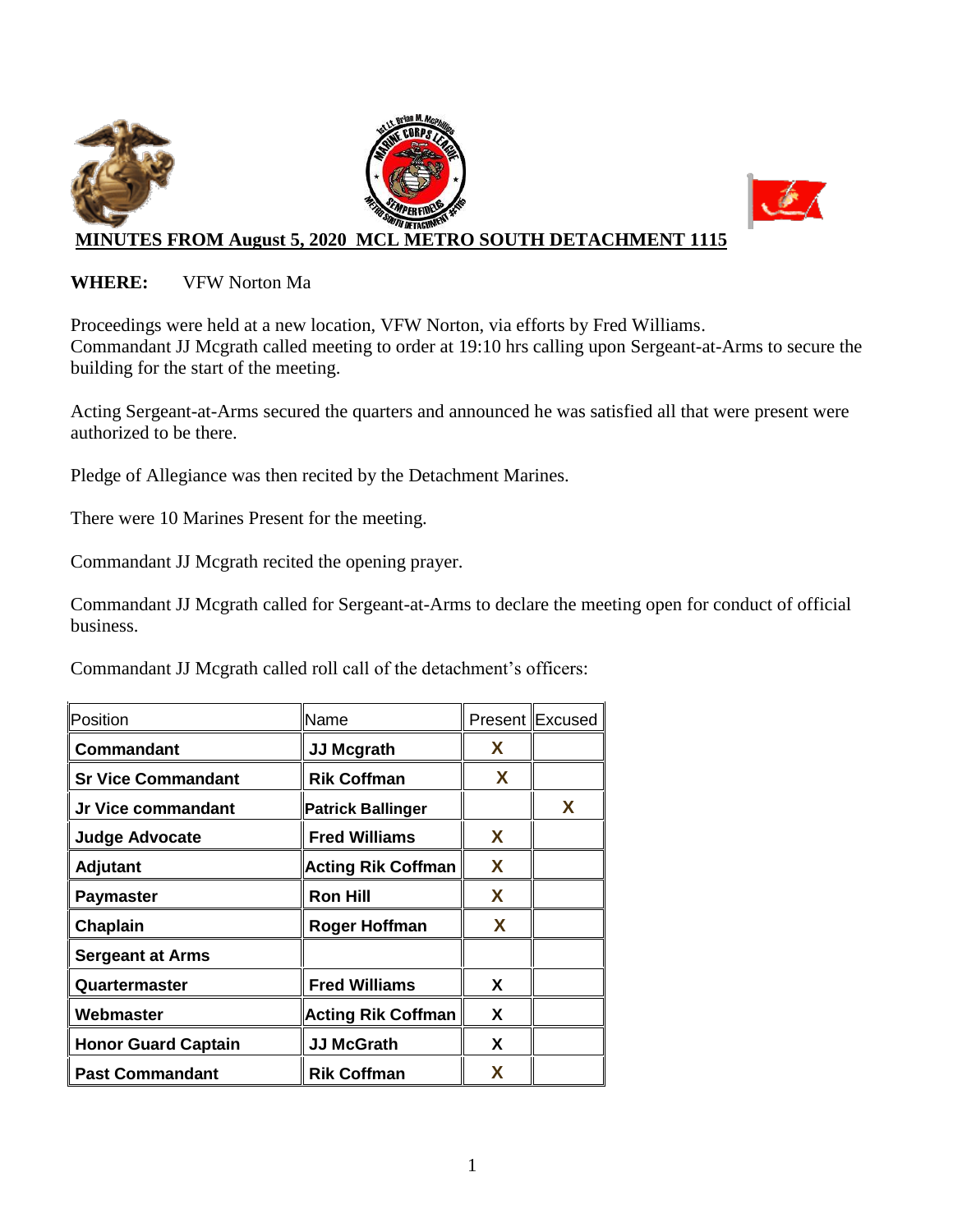# New Members

One new member, Gary Cameron. Motion made to accept membership, seconded and passed.

## Correspondence 7

• none

### Sickness 9

none

## Reports 6, 8, 10

- Minutes available for March motion made to accept, seconded and passed
- Paymaster report available, balance \$3,610,84.
- Chaplain mentioned rituals and honors

#### **OLD BUSINESS: Standing committees 11/12:**

#### HONOR GUARD

- Report made by Roger/JJ.
- Easton VFW cleaned out

#### QUARTERNASTER

• Report made by Fred

#### Birthday Ball

JJ to schedule with Sharon Community center and Layfette

#### Scholarship

- John reported last presentation to Oliver Ames student
- Suggested Julie and Dave McPhillips decide what school to approach
- Rik will send letter, John will follow up when McPhillips decide

#### OCYM

• Nothing new to report

#### Fund Raiser

• none